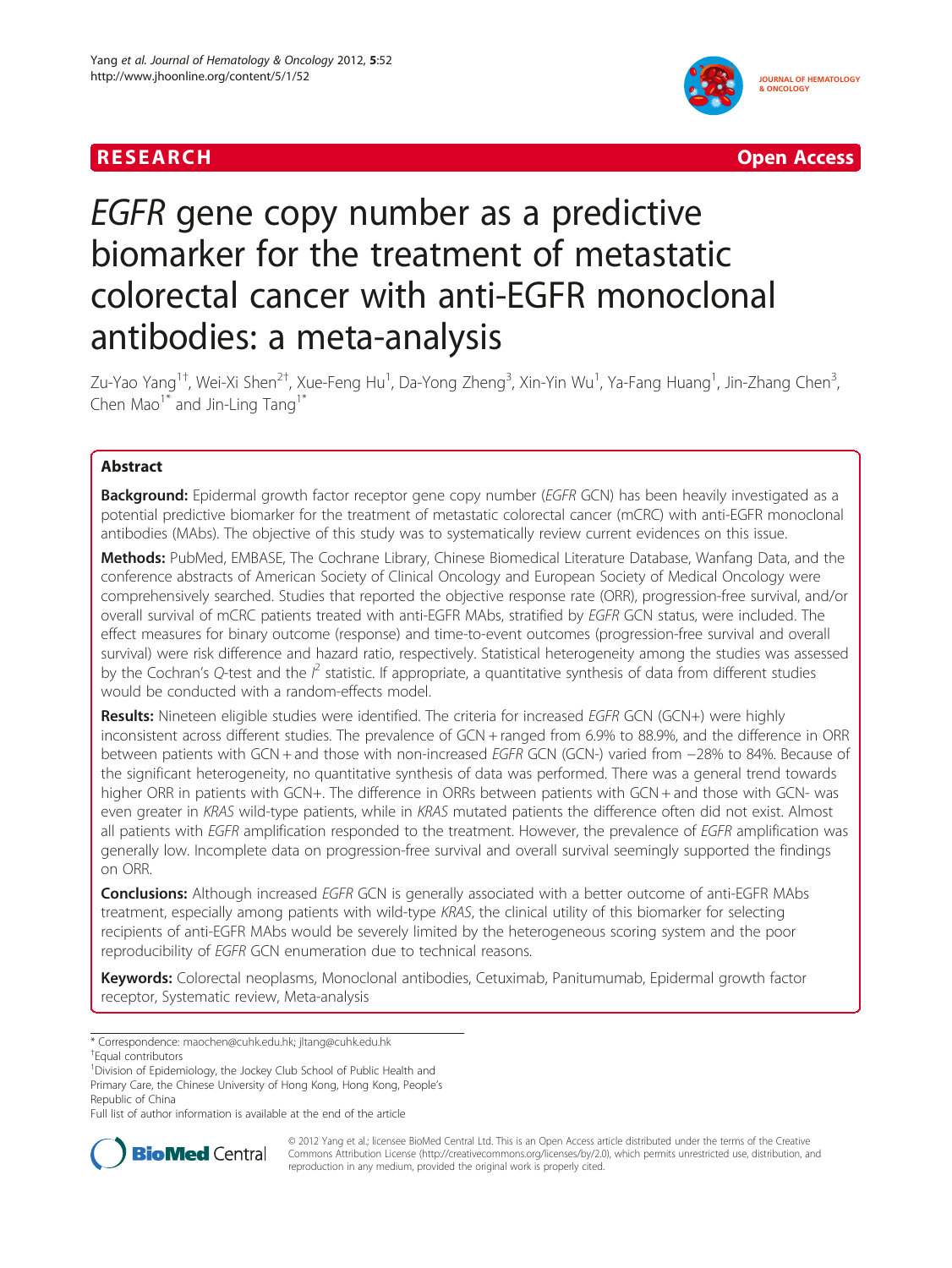# Background

Colorectal cancer (CRC) is the third most common malignant disease and the fourth leading cause of cancerrelated deaths worldwide [[1\]](#page-7-0). Synchronous metastases have occurred in about 25% of patients at the time of diagnosis, and an additional 40% to 50% develop secondary metastases during the course of their disease after diagnosis [[2\]](#page-7-0). For most patients with metastatic CRC (mCRC), chemotherapy is traditionally the first choice. However, the response rate is usually less than 50% [\[2](#page-7-0)] and the five-year survival rate of mCRC patients remains below 10% [\[3](#page-7-0)].

The chimeric IgG1 cetuximab and the fully humanized IgG2 panitumumab, two monoclonal antibodies (MAbs) targeted at epidermal growth factor receptor (EGFR), were found effective in combination with chemotherapy or as a single agent for the treatment of chemotherapy-resistant mCRC [\[4-6](#page-7-0)]. However, the tumor response rate increased by anti-EGFR MAbs was only 10%-20%, whether it be used as the  $1^{st}$ - or  $2^{nd}$ -line treatment [[4,6-](#page-7-0)[9\]](#page-8-0). As anti-EGFR MAbs were associated with significant increase in toxicities [[5](#page-7-0)] and costs [\[10\]](#page-8-0), it is important to identify the responsive patients for treatment and prevent nonresponsive ones from exposure to unnecessary treatment.

It has been established that KRAS mutations are a strong predictor of resistance to anti-EGFR MAbs [\[11-](#page-8-0) [13\]](#page-8-0). However, a significant proportion of patients with wild-type KRAS remain unresponsive to anti-EGFR MAbs. Therefore, the identification of new biomarkers that can be used jointly with KRAS has become appealing in predicting treatment response.

Moroni and colleagues reported for the first time a strong relation between EGFR gene copy number (GCN) and the response of patients to anti-EGFR MAbs [\[14](#page-8-0)]. This relation has since been substantially investigated. However, published studies on this topic are generally small in sample size, which may have led to inconsistent results, and thus each study alone may not be strong enough to produce a firm conclusion [[15](#page-8-0)]. In addition, sparse data from individual studies is available to assess the impact of EGFR GCN on such patient-important outcomes as progression-free survival (PFS) and overall survival (OS) [\[16,17](#page-8-0)].

Therefore, we conducted a systematic review of current evidences to assess the predictive role of an increase of EGFR GCN in the treatment of mCRC with anti-EGFR MAbs, with a hope to take a step further towards the ultimate end of personalized treatment of mCRC.

### Results

Figure [1](#page-2-0) shows the inclusion and exclusion of studies step by step. In total, 19 eligible studies were identified [[14-32](#page-8-0)], of which 17 provided data on ORR [[14-26,28-](#page-8-0) [31\]](#page-8-0) and 15 on PFS or OS [[15-21,24,25,27-32](#page-8-0)].

#### Description of the studies

The basic characteristics of these studies were summarized in Table [1.](#page-3-0) Most of them were retrospective studies, with sample sizes varying from 27 to 155. Three studies were conducted in KRAS wild-type patients only [[16,31,32\]](#page-8-0), and another eight studies reported the data on KRAS wild-type and mutant patients separately [[14,18,19,22](#page-8-0),[24](#page-8-0)-[26,28\]](#page-8-0), providing us the opportunity to examine the impact of KRAS status on the predictive power of GCN+. The anti-EGFR MAb administered, the response criteria, and the assay for EGFR GCN quantification were generally consistent across different studies. However, the lines of treatment and the sources of tumor samples used for GCN testing were relatively inconsistent.

Most notably, the criteria for GCN + were highly heterogeneous among different studies. In one study [\[26](#page-8-0)], only gene amplification was considered as GCN+. In six studies [[15](#page-8-0),[16](#page-8-0),[22](#page-8-0)-[24,30\]](#page-8-0), GCN + included both high level of polysomy and amplification. In two studies [[17,21\]](#page-8-0), all levels of polysomy and amplification were considered as GCN+. The definitions of polysomy, high polysomy, and amplification, respectively, also varied across studies. The most commonly used criteria for high polysomy and amplification were " $\geq$  4 gene copies in  $\geq$  40 % of cells" [[15,16,23](#page-8-0),[24](#page-8-0),[30](#page-8-0)] and "gene/CEP7 ≥ 2, or ≥ 15 gene copies in  $\geq 10\%$  of cells" [\[15,23,24,30\]](#page-8-0), respectively. In seven studies [[14](#page-8-0),[18-20,27,28,31\]](#page-8-0), only the average gene copies per nucleus was used to define GCN+, with the cutoff points varying from 2.6 to 3. For two of the seven studies [[14](#page-8-0),[27](#page-8-0)] where the cutoff point was "gene copies/ nucleus  $\geq 3$ ", GCN + could be viewed as polysomy according to the definition given in the study of Sartore-Bianchi et al. [\[17](#page-8-0)]. Similarly, the criteria used in the study of Tol et al. [\[32](#page-8-0)] was "gene copies/nucleus ≥3, or gene/CEP7  $\geq$  2", which could be viewed as approximate to "polysomy or amplification" according to the definitions from the studies of Campanella et al., Sartore-Bianchi et al., and others (Table [1](#page-3-0)).

The prevalence of  $GCN + in$  these studies ranged from 6.9% to 88.9%, partly reflecting the significant heterogeneity in the criteria for GCN+. Even in studies that used the same criteria to define GCN+, the prevalence of GCN + also varied considerably. For example, see the studies of Bengala et al. and Cappuzzo et al.; the studies of Gevorgyan et al., Goncalves et al., Italiano et al. and Sastre et al.; the studies of Mancuso et al. and Moroni et al.; or the studies of Perrone et al. and Personeni et al. (Table [1](#page-3-0)). As shown in Table [2,](#page-4-0) the prevalence of gene amplification was generally low, ranging from 0 to 10%, except in two studies.

# The association of EGFR gene copy number status with clinical outcomes

The ORRs stratified by EGFR GCN status were summarized Figure [2](#page-5-0). There was significant statistical heterogeneity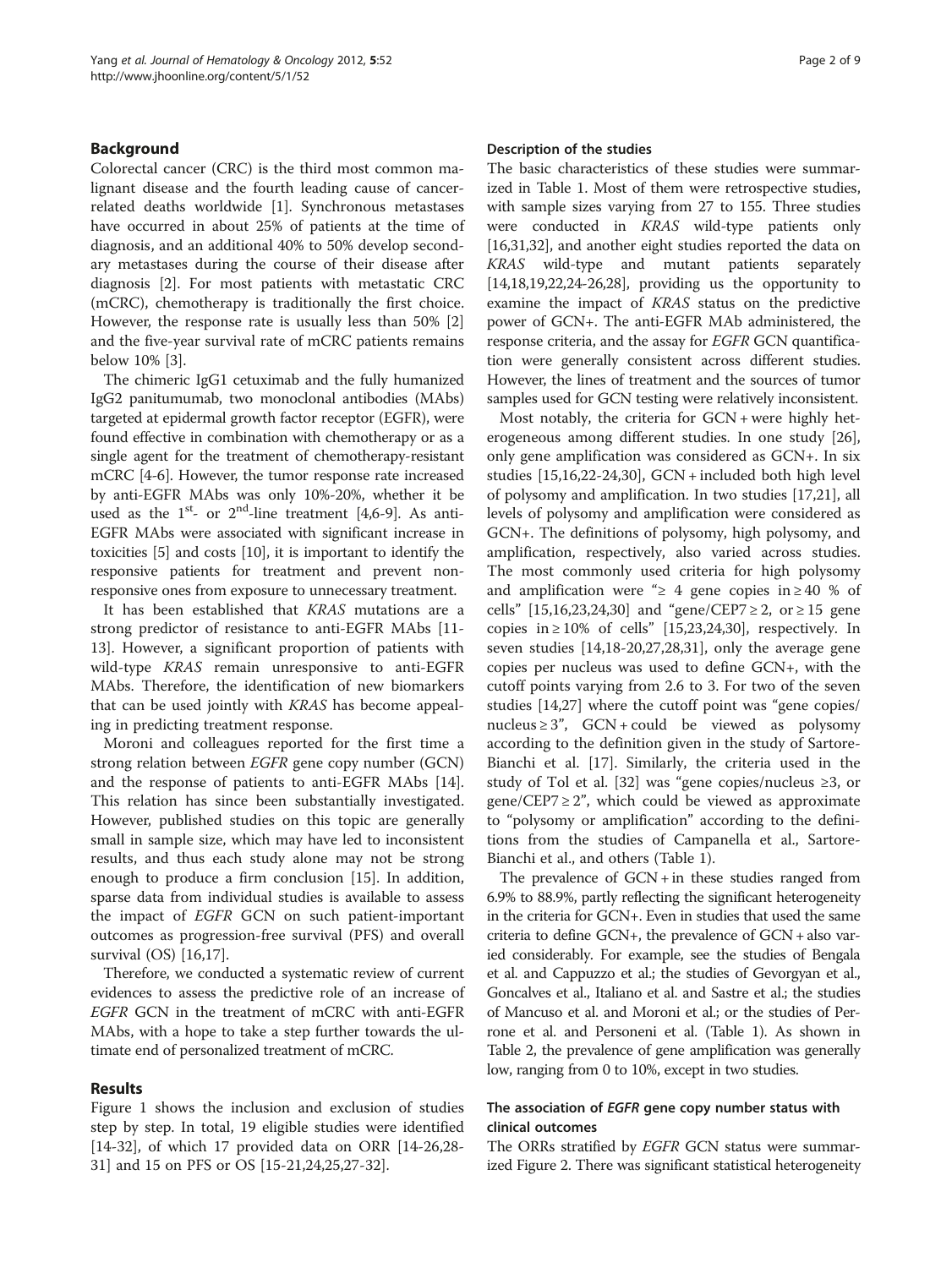<span id="page-2-0"></span>

among the studies ( $P < 0.00001$ ,  $I^2 = 78\%$ ). Even when we pooled only the studies using identical criteria for GCN+, the heterogeneity sustained. In view of this, and especially considering the heterogeneous methodological as well as clinical characteristics, we decided not to perform quantitative synthesis of the studies, for it would be clinically meaningless and the results would be difficult to interpret.

The difference in ORRs between patients with GCN + and those with GCN- varied from −28% to 84%. Visually, there was a general trend towards higher ORR in patients with GCN + (Figure [2\)](#page-5-0). Five studies [[14,19,22,26,28\]](#page-8-0) provided data on the ORR of EGFR amplified patients, which also indicated a trend that the ORR increased with GCN (Table [2\)](#page-4-0), although the sample sizes were too small to produce a firm conclusion. Of the 22 EGFR amplified patients, 18 experienced an objective response, representing an ORR of 82%. Among the four patients who did not respond, three had KRAS or PIK3CA exon 20 mutations [[14,22\]](#page-8-0).

Based on the data from 10 studies [\[14,16,18,19,22,24-](#page-8-0) [26,28](#page-8-0),[31](#page-8-0)], we further examined the association of EGFR GCN status with objective response in wild-type and mutant KRAS patients, respectively (Figure [3](#page-5-0)). Apparently, the difference in ORRs between GCN + and GCNpatients was much greater in wild-type than in mutant KRAS patients. Among patients with KRAS mutations, there was usually no difference between GCN + and GCN- patients. The only exception is the study of Moroni et al. (Figure [3](#page-5-0)), in which the sample size was quite small, and both patients in the  $GCN + group$  had  $EGFR$ amplification [\[14\]](#page-8-0).

PFS data was reported in 15 studies (Table [3](#page-6-0)), of which 13 showed a trend of longer PFS in GCN + patients than in GCN- patients, although the difference was tested for significance in only ten studies and was statistically significant only in six of them. Two studies [[21](#page-8-0),[29](#page-8-0)] reported hazard ratios for the comparison of the PFS of GCN + versus GCN- patients, which were 0.54 (95% CI: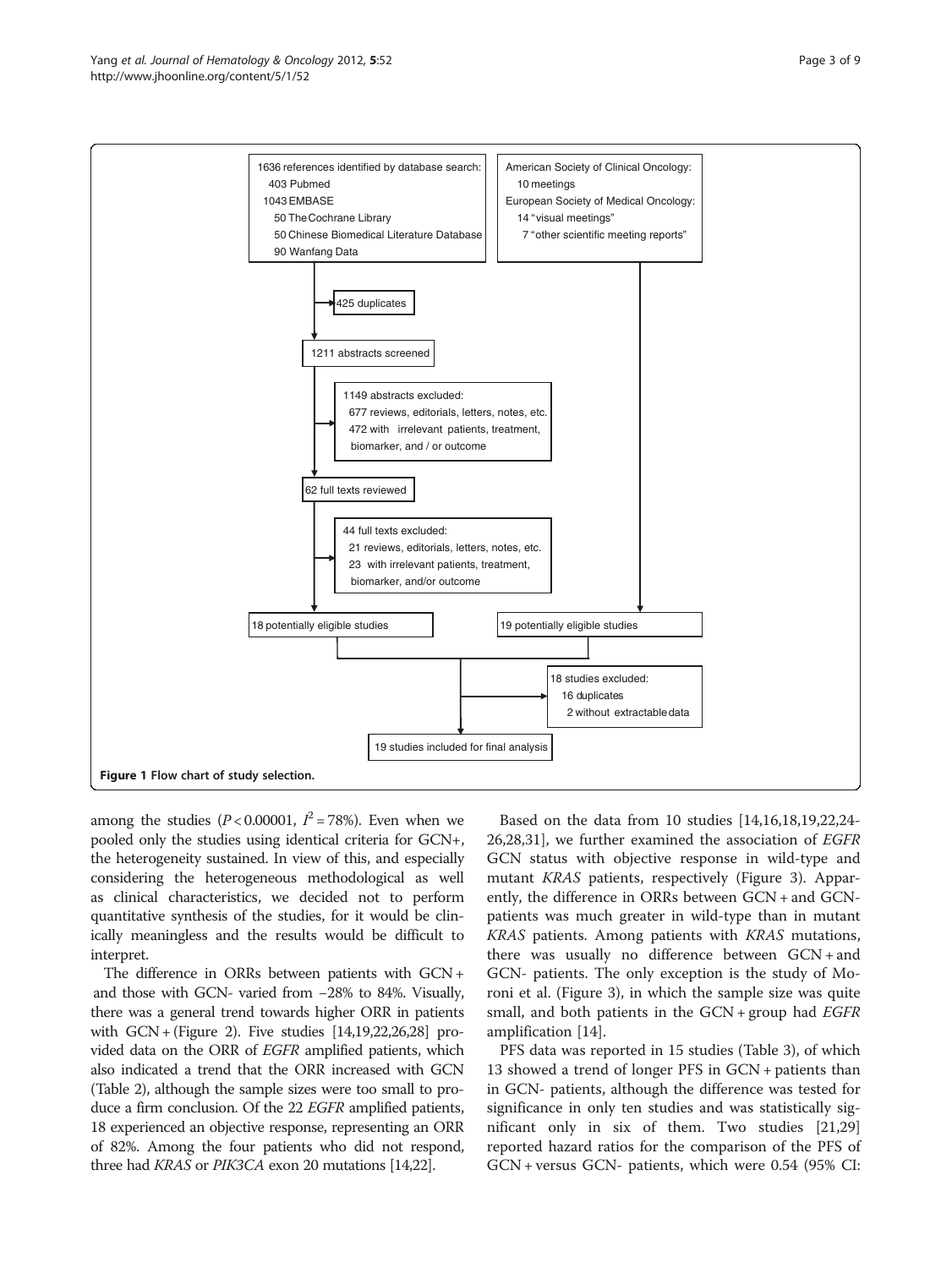<span id="page-3-0"></span>

|  |  |  | Table 1 Basic characteristics of the 19 eligible studies |  |  |  |  |  |
|--|--|--|----------------------------------------------------------|--|--|--|--|--|
|--|--|--|----------------------------------------------------------|--|--|--|--|--|

| Study                                        | Design                                                                                                                                                                 | N   | <b>KRAS</b><br>mutation | Agent;<br>treatment<br>modality                                                                                           | Line       | Response<br>criteria | Tumor<br>sample | <b>GCN</b><br>assay |  |  |  |
|----------------------------------------------|------------------------------------------------------------------------------------------------------------------------------------------------------------------------|-----|-------------------------|---------------------------------------------------------------------------------------------------------------------------|------------|----------------------|-----------------|---------------------|--|--|--|
| Bengala 2009 <sup>25</sup>                   | Retrospective                                                                                                                                                          | 55  | 36.5 %                  | Cmab/Pmab; CT                                                                                                             | <b>NA</b>  | <b>NA</b>            | <b>NA</b>       | <b>FISH</b>         |  |  |  |
| Campanella 2010 <sup>26</sup>                | Retrospective                                                                                                                                                          | 88  | 37.7 %                  | Cmab; mixed                                                                                                               | Mixed      | <b>RECIST</b>        | <b>NA</b>       | <b>FISH</b>         |  |  |  |
| Cappuzzo 2008 <sup>23</sup>                  | Retrospective                                                                                                                                                          | 85  | ΝA                      | Cmab; CT                                                                                                                  | $\geq$ 2nd | <b>RECIST</b>        | Mixed           | <b>FISH</b>         |  |  |  |
| Frattini 2007 <sup>27</sup>                  | Retrospective                                                                                                                                                          | 27  | 37.0 %                  | $Cmab;$ $CT$                                                                                                              | Mixed      | <b>RECIST</b>        | Primary         | <b>FISH</b>         |  |  |  |
| Gevorgyan 2007 <sup>28</sup>                 | Retrospective                                                                                                                                                          | 40  | <b>NA</b>               | Cmab; CT                                                                                                                  | <b>NA</b>  | <b>NA</b>            | Primary         | <b>FISH</b>         |  |  |  |
| Goncalves 2008 <sup>29</sup>                 | Retrospective                                                                                                                                                          | 29  | 44.8 %                  | Cmab: CT                                                                                                                  | $\geq$ 2nd | <b>WHO</b>           | Mixed           | <b>FISH</b>         |  |  |  |
| Italiano 2008 <sup>15</sup>                  | Retrospective                                                                                                                                                          | 41  | ΝA                      | Cmab; CT                                                                                                                  | <b>NA</b>  | <b>RECIST</b>        | Primary         | <b>FISH</b>         |  |  |  |
| Khambata-Ford 2007 <sup>30</sup> Prospective |                                                                                                                                                                        | 56  | 34.6 %                  | Cmab; MT                                                                                                                  | $\geq$ 2nd | <b>WHO</b>           | Metastatic      | Q-PCR               |  |  |  |
| Laurent-Puig 2009 <sup>16</sup>              | Retrospective                                                                                                                                                          | 96  | $0\%$                   | $Cmab;$ $CT$                                                                                                              | $\geq$ 2nd | <b>RECIST</b>        | Mixed           | $FISH + CISH$       |  |  |  |
| Lievre $2006^{31}$                           | Retrospective                                                                                                                                                          | 30  | 43.3 %                  | Cmab; CT                                                                                                                  | $\geq$ 2nd | <b>RECIST</b>        | Primary         | <b>CISH</b>         |  |  |  |
| Mancuso 2008 <sup>32</sup>                   | Retrospective                                                                                                                                                          | 31  | 32.3 %                  | Cmab; NA                                                                                                                  | <b>NA</b>  | <b>NA</b>            | <b>NA</b>       | <b>FISH</b>         |  |  |  |
| Moroni 2005 <sup>14</sup>                    | Retrospective                                                                                                                                                          | 29  | 31.0 %                  | Cmab/Pmab; mixed                                                                                                          | Mixed      | <b>RECIST</b>        | Primary         | <b>FISH</b>         |  |  |  |
| Perrone 2009 <sup>24</sup>                   | Retrospective                                                                                                                                                          | 31  | 24.1 %                  | Cmab; CT                                                                                                                  | $\geq$ 2nd | <b>RECIST</b>        | Mixed           | <b>FISH</b>         |  |  |  |
| Personeni 2008 <sup>33</sup>                 | Retrospective                                                                                                                                                          | 87  | 33.3 %                  | Cmab: mixed                                                                                                               | $\geq$ 3rd | <b>RECIST</b>        | <b>NA</b>       | <b>FISH</b>         |  |  |  |
| Razis 2008 <sup>34</sup>                     | Retrospective                                                                                                                                                          | 66  | <b>NA</b>               | Cmab; CT                                                                                                                  | $\geq$ 2nd | <b>NA</b>            | Metastatic      | <b>FISH</b>         |  |  |  |
| Sartore-Bianchi 2007 <sup>17</sup>           | Retrospective                                                                                                                                                          | 58  | <b>NA</b>               | Pmab; MT                                                                                                                  | $\geq$ 2nd | <b>RECIST</b>        | <b>NA</b>       | <b>FISH</b>         |  |  |  |
| Sastre 2009 <sup>35</sup>                    | Prospective                                                                                                                                                            | 36  | 21.7%                   | Cmab; MT                                                                                                                  | 1st        | <b>WHO</b>           | <b>NA</b>       | <b>FISH</b>         |  |  |  |
| Scartozzi 2009 <sup>36</sup>                 | Retrospective                                                                                                                                                          | 37  | $0\%$                   | Cmab; CT                                                                                                                  | $\geq$ 2nd | <b>RECIST</b>        | Primary         | <b>FISH</b>         |  |  |  |
| Tol $2010^{37}$                              | Retrospective                                                                                                                                                          | 155 | $0\%$                   | Cmab; CT                                                                                                                  | 1st        | <b>RECIST</b>        | Primary         | <b>FISH</b>         |  |  |  |
| Study                                        | Criteria for GCN+<br>$GCN + %$                                                                                                                                         |     |                         |                                                                                                                           |            |                      |                 |                     |  |  |  |
| Bengala 2009 <sup>25</sup>                   | Gene copies/nucleus ≥ 2.9<br>30.9                                                                                                                                      |     |                         |                                                                                                                           |            |                      |                 |                     |  |  |  |
| Campanella 2010 <sup>26</sup>                | Polysomy: CEP7 ≥ 3; amplification: gene/CEP7 ≥ 2.0<br>68.2                                                                                                             |     |                         |                                                                                                                           |            |                      |                 |                     |  |  |  |
| Cappuzzo 2008 <sup>23</sup>                  | Gene copies/nucleus ≥2.92*<br>50.6                                                                                                                                     |     |                         |                                                                                                                           |            |                      |                 |                     |  |  |  |
| Frattini 2007 <sup>27</sup>                  | High polysomy: CEP7 > 4 in $\geq$ 50 % of cells; amplification: gene/CEP7 > 3 in $\geq$ 10 % of cells<br>88.9                                                          |     |                         |                                                                                                                           |            |                      |                 |                     |  |  |  |
| Gevorgyan 2007 <sup>28</sup>                 | High polysomy: $\geq 4$ gene copies in $\geq 40$ % of cells; amplification: gene clusters, gene/CEP7 $\geq 2$ , or $\geq$<br>20.0<br>15 gene copies in ≥ 10 % of cells |     |                         |                                                                                                                           |            |                      |                 |                     |  |  |  |
| Goncalves 2008 <sup>29</sup>                 | High polysomy: ≥ 4 gene copies in ≥ 40 % of cells and gene/CEP7 ≤ 2; amplification: gene/CEP7 ≥ 2 or ≥ 15<br>6.9<br>aene copies in ≥ 10 % of cells                     |     |                         |                                                                                                                           |            |                      |                 |                     |  |  |  |
| Italiano 2008 <sup>15</sup>                  | High polysomy: $\geq 4$ gene copies in $\geq 40$ % of cells; amplification: gene/CEP7 $\geq 2$ , or $\geq 15$ gene copies<br>19.5<br>in $\geq$ 10 % of cells           |     |                         |                                                                                                                           |            |                      |                 |                     |  |  |  |
| Khambata-Ford 2007 <sup>30</sup> NA          |                                                                                                                                                                        |     |                         |                                                                                                                           |            |                      |                 | 7.1                 |  |  |  |
| Laurent-Puig 2009 <sup>16</sup>              | High polysomy: $\geq 4$ gene copies in $\geq 40$ % of cells; amplification: gene clusters, gene/CEP7 $\geq 2$ , or $\geq 10$<br>gene copies in ≥10 % of cells          |     |                         |                                                                                                                           |            |                      |                 |                     |  |  |  |
| Lievre $2006^{31}$                           |                                                                                                                                                                        |     |                         | Amplification: $\geq 6$ gene copies in > 50 % of cells, or gene clusters                                                  |            |                      |                 | 10.0                |  |  |  |
| Mancuso 2008 <sup>32</sup>                   | Gene copies/nucleus $\geq$ 3<br>58.1                                                                                                                                   |     |                         |                                                                                                                           |            |                      |                 |                     |  |  |  |
| Moroni 2005 <sup>14</sup>                    | Gene copies/nucleus $\geq$ 3<br>31.0                                                                                                                                   |     |                         |                                                                                                                           |            |                      |                 |                     |  |  |  |
| Perrone 2009 <sup>24</sup>                   | Gene copies/nucleus ≥ 2.79*<br>74.2                                                                                                                                    |     |                         |                                                                                                                           |            |                      |                 |                     |  |  |  |
| Personeni 2008 <sup>33</sup>                 | Gene copies/nucleus ≥ 2.83*<br>37.9                                                                                                                                    |     |                         |                                                                                                                           |            |                      |                 |                     |  |  |  |
| Razis 2008 <sup>34</sup>                     | gene/CEP7 > 1.2<br>7.6                                                                                                                                                 |     |                         |                                                                                                                           |            |                      |                 |                     |  |  |  |
| Sartore-Bianchi 2007 <sup>17</sup>           |                                                                                                                                                                        |     |                         | Polysomy: gene copies/nucleus ≥ 3; amplification: gene/CEP7 ≥ 2; in ≥ 43 % of cells                                       |            |                      |                 | 32.8                |  |  |  |
| Sastre 200935                                | in $\geq$ 10 % of cells                                                                                                                                                |     |                         | High polysomy: $\geq 4$ gene copies in $\geq 40$ % of cells; amplification: gene/CEP7 $\geq 2$ , or $\geq 15$ gene copies |            |                      |                 | 30.6                |  |  |  |
| Scartozzi 2009 <sup>36</sup>                 | Gene copies/nucleus ≥ 2.6*                                                                                                                                             |     |                         |                                                                                                                           |            |                      |                 | 40.5                |  |  |  |
| Tol 2010 <sup>37</sup>                       | Gene copies/nucleus ≥ 3, or gene/CEP7 ≥ 2                                                                                                                              |     |                         |                                                                                                                           |            |                      |                 | 15.3                |  |  |  |

N, sample size; GCN, gene copy number; GCN+, increased gene copy number; Cmab, cetuximab; Pmab, panitumumab; CT, combination therapy; NA, not available;<br>RECIST, Response Evaluation Criteria in Solid Tumors; FISH, fluoresce monotherapy; Q-PCR, quantitative polymerase chain reaction; CISH, chromogenic in situ hybridization.

\* the cutoff point was identified by Receiver Operating Characteristics analysis.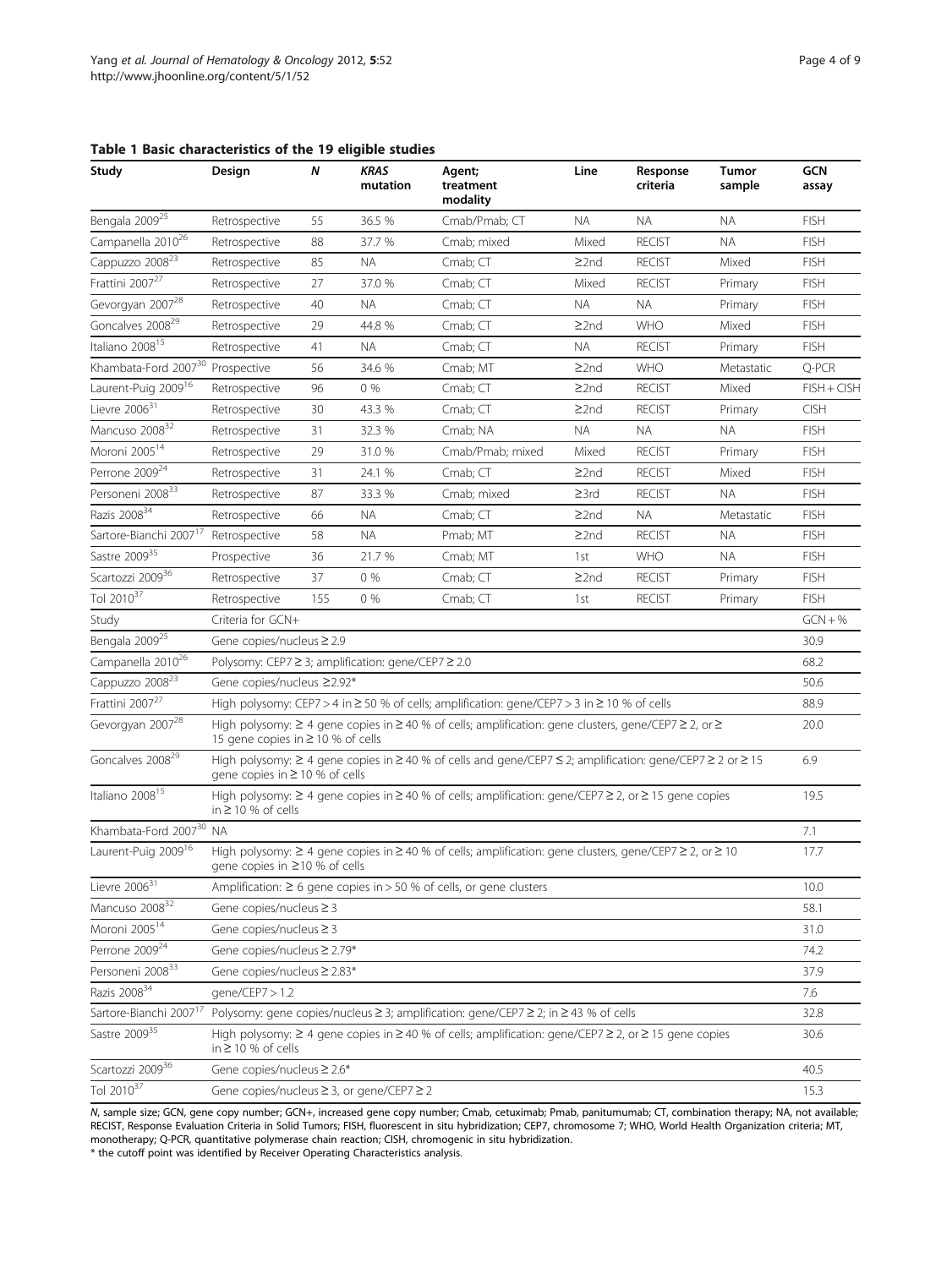<span id="page-4-0"></span>0.32-0.93) and 0.82 (95% CI: 0.29-2.26), respectively, both favoring GCN + patients. Eight studies provided data on OS [\[15-18](#page-8-0),[20,28,31,32](#page-8-0)], and six of them reported a longer OS in GCN + than in GCN- patients, although the difference was statistically significant in only two studies.

# Publication bias

Because of the substantial heterogeneity among the included studies, we did not conduct the test for publication bias using funnel plot, for it would probably be misleading in this case [\[33,34](#page-8-0)].

# **Discussion**

This systematic review summarized the evidences on the predictive value of EGFR GCN + for clinical outcomes of mCRC treated with anti-EGFR MAbs. The data we collected showed that generally GCN + was associated with a better objective response, especially among patients with wild-type KRAS, which supports the notions that KRAS mutations are a strong predictor of non-response to the anti-EGFR MAbs treatment [[11-13\]](#page-8-0), and new biomarkers for the treatment would be primarily useful in KRAS wild-type patients [[35\]](#page-8-0).

However, the present systematic review was limited by the following factors. First, the majority of the included studies was retrospective in their nature, and thus might have suffered from some important bias. Second, there was significant heterogeneity among the studies, which precluded a clinically meaningful meta-analysis of the quantitative data. Third, although the PFS and OS were seemingly longer in GCN + than in GCN- patients, the data on these outcomes was relatively incomplete

to convincingly support our conclusion on objective response.

More importantly, current evidences suggest that the clinical utility of EGFR GCN would be severely limited by two major problems. First, the scoring system of EGFR GCN has a high inter-laboratory variability, and none of the criteria used to define GCN + universally outperformed other criteria in terms of the discriminatory power. In some studies, the cutoff point for GCN + was identified by Receiver Operating Characteristics analysis, but frequently a cutoff value shown to have good sensitivity and specificity in one study performed less well in another. For example, in the study of Cappuzzo et al. [[18\]](#page-8-0), the cutoff point "gene copies/nucleus ≥ 2.92" categorized the patients into two groups in which the ORR were  $33\%$  (14/43) and  $2\%$  (1/42), respectively, with a sensitivity of 58.6% and a specificity of 93.3%. However, when the cutoff value was applied to the patients in the study of Personeni et al. [\[28\]](#page-8-0), the corresponding sensitivity and specificity were only 56.0% and 75.8%, respectively. A standard cutoff value that can be used as a reference is yet to be established. Of note, even in studies that used the same criteria for GCN+, there was also significant variability in the difference of ORRs between GCN + and GCN- patients. For example, see the studies of Gevorgyan et al., Goncalves et al., Italiano et al. and Sastre et al. (Figure [2](#page-5-0)).

The criteria for *EGFR* gene amplification have been relatively consistent across studies [[15,16,21,24\]](#page-8-0), and patients with this molecular alteration generally had good response to anti-EGFR MAbs. In addition, it is readily identifiable by fluorescent in situ hybridization (FISH) assay. However, EGFR gene amplification proved to be a rare event, rendering it clinically less significant.

Table 2 Prevalence and objective response rate of patients with different statuses of EGFR gene

| Study                              | $\boldsymbol{N}$ |               | Prevalence (positive/total) |            | Objective Response Rate (responder/total) |               |               |                 |           |  |
|------------------------------------|------------------|---------------|-----------------------------|------------|-------------------------------------------|---------------|---------------|-----------------|-----------|--|
|                                    |                  | Amplification | High polysomy               | Other GCN+ | GCN-                                      | Amplification | High polysomy | Other GCN+ GCN- |           |  |
| Campanella 2010 <sup>26</sup>      | 88               | 4/88          |                             | 84/88      |                                           | <b>NR</b>     |               | <b>NR</b>       |           |  |
| Frattini 2007 <sup>27</sup>        | 27               | 8/27          | 16/27                       | 3/27       |                                           | 6/8           | 4/16          | 0/3             |           |  |
| Gevorgyan 2007 <sup>28</sup>       | 40               |               | 8/40                        | 19/40      | 12/40                                     |               | 0/8           | 0/19            | 5/13      |  |
| Gonvalves 2008 <sup>29</sup>       | 29               | 0/29          | 2/29                        | 10/29      | 17/29                                     | <b>NA</b>     | 2/2           | 3/10            | 4/17      |  |
| Italiano 2008 <sup>15</sup>        | 41               | 0/41          | 8/41                        | 2/41       | 31/41                                     | <b>NA</b>     | 2/8           | 8/33            |           |  |
| Lievre $2006^{31}$                 | 30               | 3/30          |                             | 27/30      |                                           | 3/3           |               | 8/27            |           |  |
| Moroni 2005 <sup>14*</sup>         | 29               | 7/29          | 2/29                        |            | 20/29                                     | 6/7           | 2/2           |                 | 1/20      |  |
| Perrone 2009 <sup>24</sup>         | 31               | 2/31          | 21/31                       |            | 8/31                                      | 1/2           | 4/21          |                 | 4/8       |  |
| Personeni 2008 <sup>33</sup>       | 87               | 2/87          | 31/87                       |            | 54/87                                     | 2/2           | 15/31         |                 | 8/54      |  |
| Sartore-Bianchi 2007 <sup>17</sup> | 58               | 0/58          | 58/58                       |            | <b>NA</b>                                 |               | 6/58          |                 |           |  |
| Tol $2010^{37}$                    | 556              | 13/556        | 72/556                      |            | 471/556                                   | <b>NR</b>     | <b>NR</b>     | <b>NR</b>       | <b>NR</b> |  |

N, sample size; GCN+, increased gene copy number; GCN-, non-increased gene copy number; NR, not reported; NA, not applicable.

\* This study did not specify the criteria for "amplification" explicitly. We applied the most popular criterion (gene/CEP7 ≥ 2, see Table [1\)](#page-3-0) to categorize the patients of this study.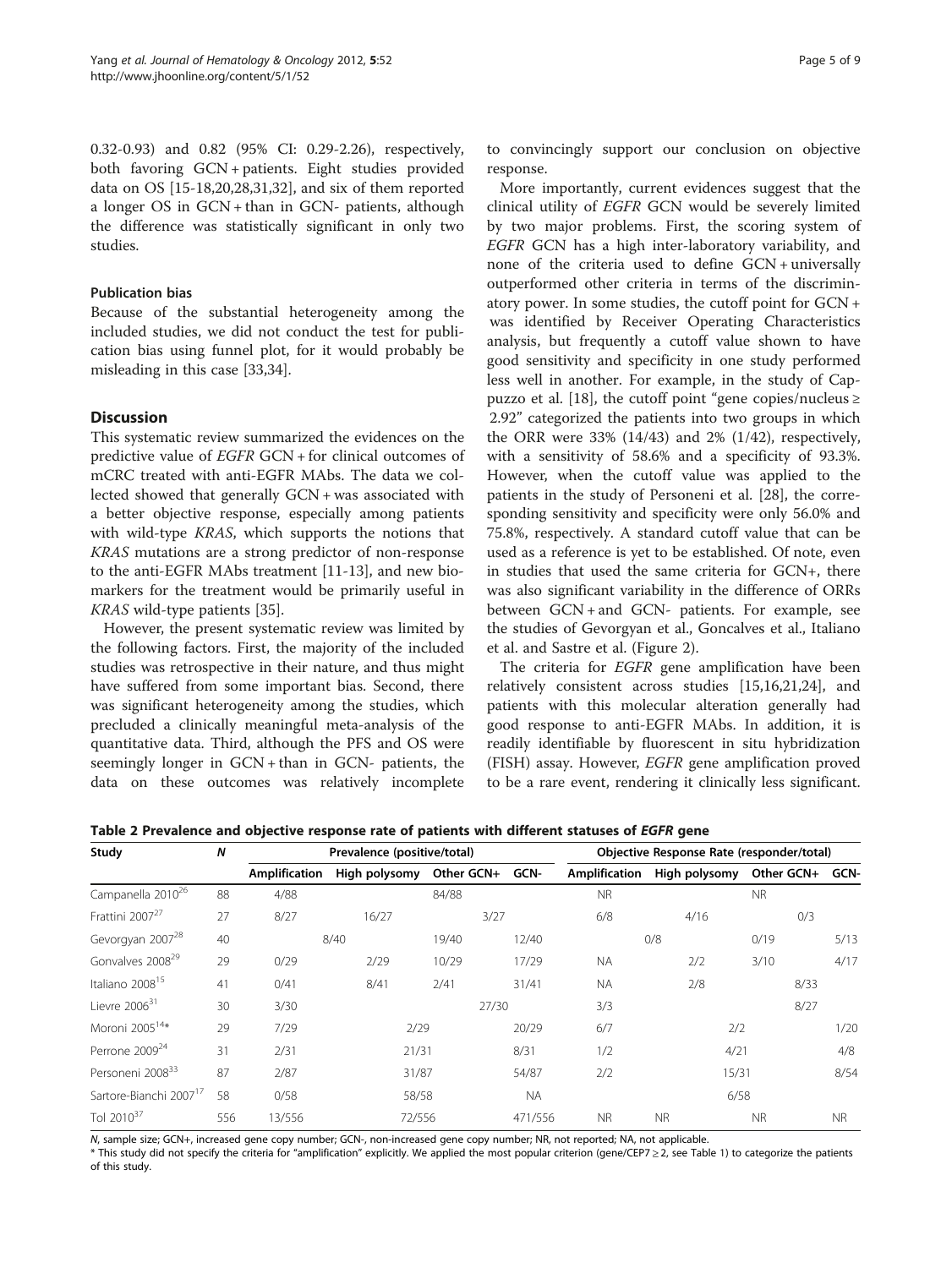<span id="page-5-0"></span>

Most patients defined as  $GCN + in$  the studies were actually harboring "polysomy" or "high polysomy". Whether these statuses are equal to amplification in terms of their biological effects and especially the impact on the response to anti-EGFR MAbs remains unclear.

Second, the enumeration of EGFR GCN suffers from poor reproducibility. One reason for this is the withintumor variation [\[36](#page-8-0)]. For example, the mean EGFR GCN of different sections within a tumor could be highly heterogeneous, leading to potential misclassification of EGFR GCN status in up to 39% of patients [\[28](#page-8-0)]. To a greater degree, the poor reproducibility is due to technical factors. For example, the thickness of tumor sections might affect the EGFR GCN detected, with thinner sections possibly responsible for a lower GCN cutoff value [[18\]](#page-8-0). Notably, a recent international interlaboratory reproducibility ring study [[37\]](#page-8-0) conducted by five "highly experienced molecular diagnostic centers" showed that even under standardized conditions, the results of FISH analysis, which was the most commonly used method the determine EGFR GCN, could still vary drastically from one laboratory to another. The low consensus rate was proposed to be related with such technical factors as the equipment used for the analyses, the skills necessary to perform enumeration of GCN, and the personnel difference in interpreting the pre-specified guidelines [\[37](#page-8-0)]. Although it is possible to enhance the consensus by intensive staff training in a research setting, it would be difficult to achieve this goal in routine practice. To date, scientifically validated and widely accepted protocol and guidelines for detecting EGFR GCN, which have been available for non-small cell lung

| GCN+<br>GCN-<br><b>Risk Difference</b><br><b>Risk Difference</b><br>Events Total Events Total M-H, Random, 95% CI<br><b>Study or Subgroup</b><br>M-H, Random, 95% CI<br>1.1.1 Patients with wild-type KRAS<br>$^+$<br>Cappuzzo 2008<br>19<br>$0.42$ [0.18, 0.67]<br>19<br>16<br>Frattini 2007<br>$\mathbf{1}$<br>$0.56$ [-0.08, 1.21]<br>0<br>Goncalves 2008<br>14<br>$0.64$ [0.16, 1.13]<br>3<br>31<br>3<br>Khambata-Ford 2007<br>$0.24$ [ $-0.31$ , $0.78$ ]<br>17<br>29<br>79<br>Laurent-Puig 2009<br>12<br>$0.34$ [0.10, 0.58]<br>14<br>3<br>8<br>Lievre 2006<br>$0.43$ [0.02, 0.84]<br>7<br>Moroni 2005<br>13<br>$0.78$ [0.48, 1.08]<br>15<br>6<br>Perrone 2009<br>$-0.33$ [ $-0.78$ , $0.11$ ]<br>27<br>31<br>╼<br>Personeni 2008<br>$0.37$ [0.13, 0.61]<br>$^{\mathrm{+}}$<br>15<br>$\overline{a}$<br>22<br>g<br>Scartozzi 2009<br>$0.51$ [0.23, 0.78]<br>1.1.2 Patients with mutant KRAS<br>Cappuzzo 2008<br>22<br>20<br>$0.18$ [0.01, 0.36]<br>0<br>8<br>$\overline{2}$<br>Frattini 2007<br>$0.13$ [ $-0.36$ , $0.61$ ]<br>0<br>13<br>Goncalves 2008<br>U<br>Not estimable<br>17<br>Khambata-Ford 2007<br>o<br>$0.00$ [ $-0.60, 0.60$ ]<br>0<br>13<br>Lievre 2006<br>0<br>Not estimable<br>2<br>$\overline{\mathbf{z}}$<br>0<br>Moroni 2005<br>1.00 [0.55, 1.45]<br>5<br>$\overline{2}$<br>Perrone 2009<br>$0.00$ [ $-0.48$ , $0.48$ ]<br>6<br>23<br>U<br>Personeni 2008<br>U<br>$0.00$ [-0.20, 0.20] |  |  |  |  |  |  |  |  |  |  |
|----------------------------------------------------------------------------------------------------------------------------------------------------------------------------------------------------------------------------------------------------------------------------------------------------------------------------------------------------------------------------------------------------------------------------------------------------------------------------------------------------------------------------------------------------------------------------------------------------------------------------------------------------------------------------------------------------------------------------------------------------------------------------------------------------------------------------------------------------------------------------------------------------------------------------------------------------------------------------------------------------------------------------------------------------------------------------------------------------------------------------------------------------------------------------------------------------------------------------------------------------------------------------------------------------------------------------------------------------------------------------------------------------------------|--|--|--|--|--|--|--|--|--|--|
|                                                                                                                                                                                                                                                                                                                                                                                                                                                                                                                                                                                                                                                                                                                                                                                                                                                                                                                                                                                                                                                                                                                                                                                                                                                                                                                                                                                                                |  |  |  |  |  |  |  |  |  |  |
|                                                                                                                                                                                                                                                                                                                                                                                                                                                                                                                                                                                                                                                                                                                                                                                                                                                                                                                                                                                                                                                                                                                                                                                                                                                                                                                                                                                                                |  |  |  |  |  |  |  |  |  |  |
|                                                                                                                                                                                                                                                                                                                                                                                                                                                                                                                                                                                                                                                                                                                                                                                                                                                                                                                                                                                                                                                                                                                                                                                                                                                                                                                                                                                                                |  |  |  |  |  |  |  |  |  |  |
|                                                                                                                                                                                                                                                                                                                                                                                                                                                                                                                                                                                                                                                                                                                                                                                                                                                                                                                                                                                                                                                                                                                                                                                                                                                                                                                                                                                                                |  |  |  |  |  |  |  |  |  |  |
|                                                                                                                                                                                                                                                                                                                                                                                                                                                                                                                                                                                                                                                                                                                                                                                                                                                                                                                                                                                                                                                                                                                                                                                                                                                                                                                                                                                                                |  |  |  |  |  |  |  |  |  |  |
|                                                                                                                                                                                                                                                                                                                                                                                                                                                                                                                                                                                                                                                                                                                                                                                                                                                                                                                                                                                                                                                                                                                                                                                                                                                                                                                                                                                                                |  |  |  |  |  |  |  |  |  |  |
|                                                                                                                                                                                                                                                                                                                                                                                                                                                                                                                                                                                                                                                                                                                                                                                                                                                                                                                                                                                                                                                                                                                                                                                                                                                                                                                                                                                                                |  |  |  |  |  |  |  |  |  |  |
|                                                                                                                                                                                                                                                                                                                                                                                                                                                                                                                                                                                                                                                                                                                                                                                                                                                                                                                                                                                                                                                                                                                                                                                                                                                                                                                                                                                                                |  |  |  |  |  |  |  |  |  |  |
|                                                                                                                                                                                                                                                                                                                                                                                                                                                                                                                                                                                                                                                                                                                                                                                                                                                                                                                                                                                                                                                                                                                                                                                                                                                                                                                                                                                                                |  |  |  |  |  |  |  |  |  |  |
|                                                                                                                                                                                                                                                                                                                                                                                                                                                                                                                                                                                                                                                                                                                                                                                                                                                                                                                                                                                                                                                                                                                                                                                                                                                                                                                                                                                                                |  |  |  |  |  |  |  |  |  |  |
|                                                                                                                                                                                                                                                                                                                                                                                                                                                                                                                                                                                                                                                                                                                                                                                                                                                                                                                                                                                                                                                                                                                                                                                                                                                                                                                                                                                                                |  |  |  |  |  |  |  |  |  |  |
|                                                                                                                                                                                                                                                                                                                                                                                                                                                                                                                                                                                                                                                                                                                                                                                                                                                                                                                                                                                                                                                                                                                                                                                                                                                                                                                                                                                                                |  |  |  |  |  |  |  |  |  |  |
|                                                                                                                                                                                                                                                                                                                                                                                                                                                                                                                                                                                                                                                                                                                                                                                                                                                                                                                                                                                                                                                                                                                                                                                                                                                                                                                                                                                                                |  |  |  |  |  |  |  |  |  |  |
|                                                                                                                                                                                                                                                                                                                                                                                                                                                                                                                                                                                                                                                                                                                                                                                                                                                                                                                                                                                                                                                                                                                                                                                                                                                                                                                                                                                                                |  |  |  |  |  |  |  |  |  |  |
|                                                                                                                                                                                                                                                                                                                                                                                                                                                                                                                                                                                                                                                                                                                                                                                                                                                                                                                                                                                                                                                                                                                                                                                                                                                                                                                                                                                                                |  |  |  |  |  |  |  |  |  |  |
|                                                                                                                                                                                                                                                                                                                                                                                                                                                                                                                                                                                                                                                                                                                                                                                                                                                                                                                                                                                                                                                                                                                                                                                                                                                                                                                                                                                                                |  |  |  |  |  |  |  |  |  |  |
|                                                                                                                                                                                                                                                                                                                                                                                                                                                                                                                                                                                                                                                                                                                                                                                                                                                                                                                                                                                                                                                                                                                                                                                                                                                                                                                                                                                                                |  |  |  |  |  |  |  |  |  |  |
|                                                                                                                                                                                                                                                                                                                                                                                                                                                                                                                                                                                                                                                                                                                                                                                                                                                                                                                                                                                                                                                                                                                                                                                                                                                                                                                                                                                                                |  |  |  |  |  |  |  |  |  |  |
|                                                                                                                                                                                                                                                                                                                                                                                                                                                                                                                                                                                                                                                                                                                                                                                                                                                                                                                                                                                                                                                                                                                                                                                                                                                                                                                                                                                                                |  |  |  |  |  |  |  |  |  |  |
|                                                                                                                                                                                                                                                                                                                                                                                                                                                                                                                                                                                                                                                                                                                                                                                                                                                                                                                                                                                                                                                                                                                                                                                                                                                                                                                                                                                                                |  |  |  |  |  |  |  |  |  |  |
|                                                                                                                                                                                                                                                                                                                                                                                                                                                                                                                                                                                                                                                                                                                                                                                                                                                                                                                                                                                                                                                                                                                                                                                                                                                                                                                                                                                                                |  |  |  |  |  |  |  |  |  |  |
|                                                                                                                                                                                                                                                                                                                                                                                                                                                                                                                                                                                                                                                                                                                                                                                                                                                                                                                                                                                                                                                                                                                                                                                                                                                                                                                                                                                                                |  |  |  |  |  |  |  |  |  |  |
| $-2$                                                                                                                                                                                                                                                                                                                                                                                                                                                                                                                                                                                                                                                                                                                                                                                                                                                                                                                                                                                                                                                                                                                                                                                                                                                                                                                                                                                                           |  |  |  |  |  |  |  |  |  |  |
| GCN- GCN+                                                                                                                                                                                                                                                                                                                                                                                                                                                                                                                                                                                                                                                                                                                                                                                                                                                                                                                                                                                                                                                                                                                                                                                                                                                                                                                                                                                                      |  |  |  |  |  |  |  |  |  |  |
| Figure 3 Difference in objective response rate between GCN + and GCN- patients, stratified by KRAS status. In patients with wild-type                                                                                                                                                                                                                                                                                                                                                                                                                                                                                                                                                                                                                                                                                                                                                                                                                                                                                                                                                                                                                                                                                                                                                                                                                                                                          |  |  |  |  |  |  |  |  |  |  |
|                                                                                                                                                                                                                                                                                                                                                                                                                                                                                                                                                                                                                                                                                                                                                                                                                                                                                                                                                                                                                                                                                                                                                                                                                                                                                                                                                                                                                |  |  |  |  |  |  |  |  |  |  |
| KRAS, the total events and patients were 73 and 124, respectively, for GCN + group, and were 61 and 230, respectively, for GCN- group.                                                                                                                                                                                                                                                                                                                                                                                                                                                                                                                                                                                                                                                                                                                                                                                                                                                                                                                                                                                                                                                                                                                                                                                                                                                                         |  |  |  |  |  |  |  |  |  |  |
| Heterogeneity test: P =0.02, $l^2$ = 54%. In patients with mutant KRAS, the total events and patients were 7 and 44, respectively, for GCN + group,                                                                                                                                                                                                                                                                                                                                                                                                                                                                                                                                                                                                                                                                                                                                                                                                                                                                                                                                                                                                                                                                                                                                                                                                                                                            |  |  |  |  |  |  |  |  |  |  |
| and were 2 and 97, respectively, for GCN- group. Heterogeneity test: $P = 0.005$ , $I^2 = 70\%$ .                                                                                                                                                                                                                                                                                                                                                                                                                                                                                                                                                                                                                                                                                                                                                                                                                                                                                                                                                                                                                                                                                                                                                                                                                                                                                                              |  |  |  |  |  |  |  |  |  |  |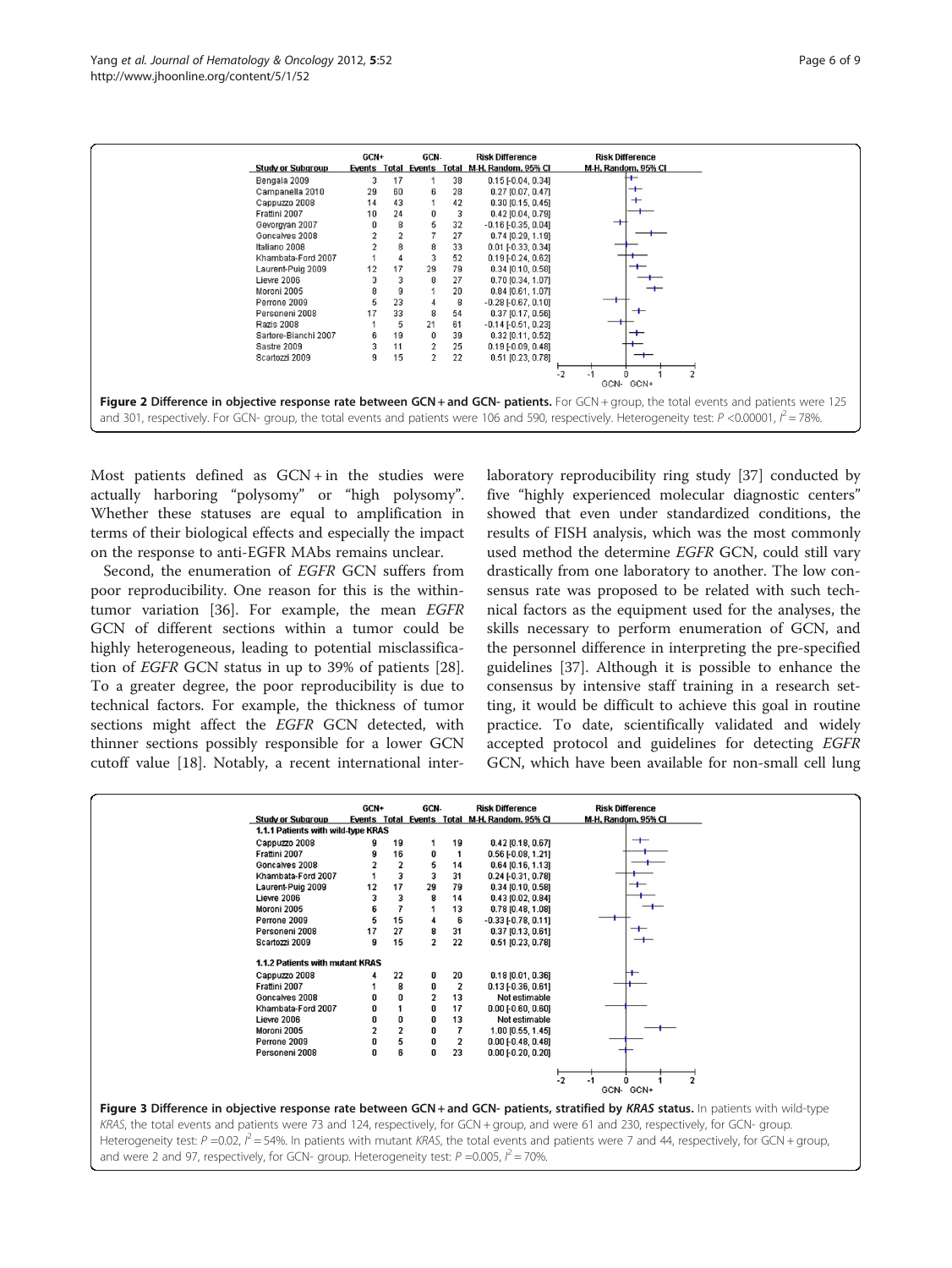| Study                              | Median PFS (mo)   | HR       | P                 | Median OS (mo)   | HR | P         |
|------------------------------------|-------------------|----------|-------------------|------------------|----|-----------|
|                                    | $GCN + vs GCN -$  |          |                   | $GCN + vs GCN -$ |    |           |
| Bengala 2009 <sup>25</sup>         |                   |          | <b>NS</b>         |                  |    | <b>NS</b> |
| Campanella 2010 <sup>26</sup>      |                   | 0.54     | 0.03              | -                |    |           |
| Cappuzzo 2008 <sup>23</sup>        | 6.6 vs $3.5*$     | -        | 0.02              | 11.3 vs $8.5*$   |    | 0.8       |
| Goncalves 2008 <sup>29</sup>       | 4.1 vs 3.3        | $\equiv$ | -                 | $\equiv$         |    | -         |
| Italiano 2008 <sup>15</sup>        |                   |          | 0.70              |                  |    | 0.82      |
| Khambata-Ford 2007 <sup>30</sup>   | 4.8 vs 2.0        |          |                   |                  |    |           |
| Laurent-Puig 2009 <sup>16</sup>    | 7.9 vs 6.5        |          | 0.280             | 19.7 vs 13.9     |    | 0.180     |
| Mancuso 2008 <sup>32</sup>         | 6.2 vs 3.2        | -        | 0.003             |                  |    |           |
| Perrone 2009 <sup>24</sup>         | $6 \text{ vs } 5$ | $\equiv$ | $\qquad \qquad -$ | -                |    |           |
| Personeni 2008 <sup>33</sup>       | $5.5$ vs $4$      |          | 0.25              | 10 vs 8.3        |    | 0.037     |
| Razis 2008 <sup>34</sup>           | 8.7 vs 6.4-6.9*   | 0.82     | <b>NS</b>         |                  |    |           |
| Sartore-Bianchi 2007 <sup>17</sup> |                   |          | 0.039             |                  |    | 0.015     |
| Sastre 2009 <sup>35</sup>          | 4.9 vs 2.6        | —        | 0.03              | 11.1             |    |           |
| Scartozzi 2009 <sup>36</sup>       | 7.7 vs 2.9        | $\equiv$ | 0.04              | 16 vs 9.5        |    | 0.2       |
| Tol 2010 <sup>37</sup>             | 9.5 vs 10.4       |          | 0.19              | 21.9 vs 22.0     |    | 0.65      |

<span id="page-6-0"></span>Table 3 The relation of EGFR gene copy number status with progression-free survival and overall survival

PFS, progression-free survival; mo, month; GCN+, increased gene copy number; GCN-, non-increased gene copy number; HR, hazard ratio; OS, overall survival; -, not available; NS, not significant (without detailed numerical values).

\* The original studies did not specify whether the number was "mean" or "median".

cancer [[38\]](#page-8-0), remain to be developed for mCRC. This may partly explain why EGFR GCN has not yet been incorporated into clinical practice.

# Conclusions

Although increased EGFR GCN is generally associated with a better outcome of anti-EGFR MAbs treatment, especially among patients with wild-type KRAS, the clinical utility of this biomarker for selecting recipients of anti-EGFR MAbs would be severely limited by the heterogeneous scoring system and the poor reproducibility of EGFR GCN enumeration due to technical reasons.

### Methods

# Literature search

We performed a systematic search of PubMed, EMBASE, The Cochrane Library, Chinese Biomedical Literature Database, and Wanfang Data from inception to 22 November 2010. The detailed search strategy was described in the Additional file [1](#page-7-0). Briefly, both the MeSH terms and various text words for CRC, MAbs and EGFR were used to identify relevant publications. The search was in the end limited to "human studies". In the light of the results of our pilot search, we did not include the terms related to the biomarker (i.e. "gene copy number") and concerned outcomes (e.g., "objective response" and "overall survival") in the final search strategy so as to increase the search sensitivity. In addition to searching the above electronic databases, we also tried to identify eligible studies from the conference abstracts of American Society of Clinical Oncology and

European Society of Medical Oncology via their official websites. All potentially relevant studies were retrieved and their references were scrutinized for further relevant publications.

#### Study selection

All "potentially eligible" studies were reviewed independently and then agreed on their eligibility by two reviewers. Studies that met all of the following four criteria were considered eligible for this review: 1) patients: mCRC; 2) treatment: MAbs as monotherapy or in combination with other agents for treatment of any lines; 3) biomarker: EGFR GCN; and 4) outcomes: one or more of the following outcomes stratified by EGFR GCN status: objective response (the sum of complete response and partial response), PFS, and OS. Although PFS theoretically differs from time-to-progression, the two outcomes were often used interchangeably in existing clinical cancer research. Therefore, we did not distinguish them in this meta-analysis, but used PFS alone to denote either of the two. When the same patient population was used in more than one publication, only the one with most relevant data was included in this review. Disagreements between the two reviewers were resolved by discussion. Unsettled disagreements which were few were referred to the "third wise man" for final verdict.

# Data extraction

The following data were collected from each eligible study: first author's name, year of publication, study design, total number of patients eligible to be included in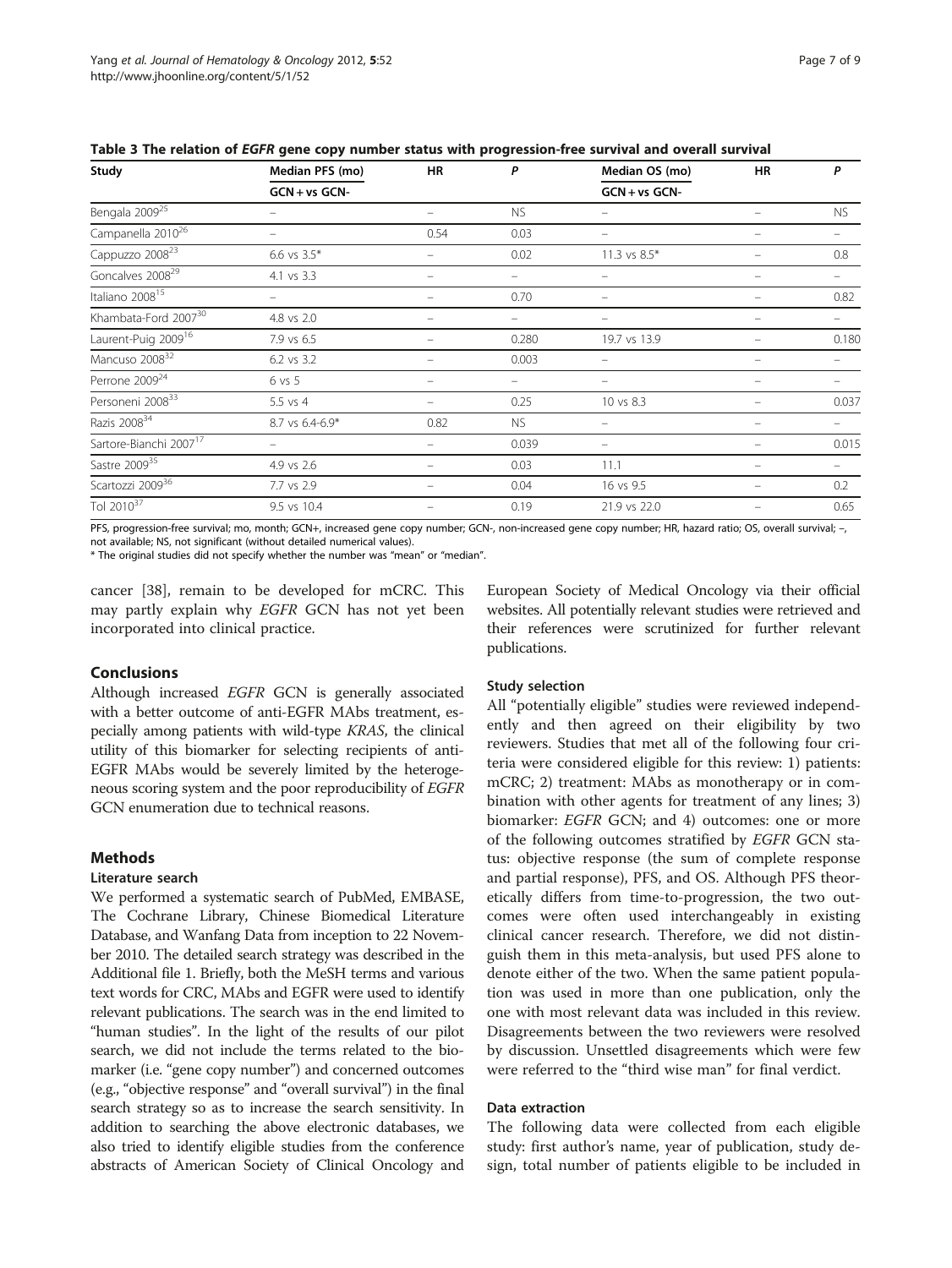<span id="page-7-0"></span>this systematic review, KRAS mutation status, number of patients with increased EGFR GCN (GCN+) (stratified by KRAS mutation status, if applicable), number of patients with non-increased GCN (GCN-) (stratified by KRAS mutation status, if applicable), line of treatment, treatment regimen, response criteria, original location of tumor tissues used for analysis, method for EGFR GCN analysis, criteria for "GCN+", objective response rate (ORR), PFS, OS, and hazard ratio for the comparison of PFS/OS. Data on ORR, PFS, and OS were extracted separately according to EGFR GCN status (further according to KRAS mutation status, if applicable).

With respect to the line of treatment, we pragmatically categorized a study as "1<sup>st</sup>-line" if  $\geq$  90% of the patients received 1<sup>st</sup>-line MAbs treatment. Similarly, a study was considered as " $\geq 2^{nd}$ -line" if  $\geq 90\%$  of the patients received  $2^{nd}$ -line or higher anti-EGFR MAbs treatment. All other studies were categorized as "mixed". The same principle was applied to "treatment regimen" (monotherapy vs combined-therapy vs mixed) and "original location of tumor tissues used for analysis" (primary vs metastatic vs mixed).

If any key data (e.g. the number of patients responsive to anti-EGFR MAbs by EGFR GCN status) was absent in the original paper, authors were contacted by e-mail for relevant information.

### Statistical methods

The outcomes of interest included objective response, PFS, and OS. The impact of EGFR GCN status on objective response was measured by risk difference, which was the ORR of patients with GCN + subtracted by that of patients with GCN-. The association of EGFR GCN status with PFS or OS was denoted by hazard ratio. A hazard ratio equal to one means no difference between the compared groups. A hazard ratio less than one indicates that the risk for disease progression or death was lower in patients with GCN + than in those with GCN-, i.e. the PFS or OS of patients with GCN + was longer than that of patients with GCN-, and vice versa.

The statistical heterogeneity among studies was assessed by the Cochran's Q-test [[39,40\]](#page-8-0) and the  $I^2$  stat-istic [[40,41\]](#page-8-0). A P value  $\leq$  0.10 for the Q-test or an  $I^2$  > 50% was suggestive of substantial between-study heterogeneity. The clinical and methodological characteristics of the eligible studies were also examined to see if a quantitative synthesis of the collected data was appropriate. If not, then the data was summarized and presented in a descriptive manner; if yes, then the risk differences and hazard ratios respectively from different studies were combined by using a random-effects model (DerSimonian and Laird method) [\[41,42](#page-8-0)]. Further metaanalyses of risk difference and/or hazard ratio, stratified by KRAS status, would be performed wherever possible.

If appropriate and data allowed us to do so, prespecified subgroup analyses were conducted to explore the source of the heterogeneity according to treatment regimen, line of treatment, response criteria, original location of tumor tissues used for analysis, method for EGFR GCN analysis, and the cutoff value for GCN+. Egger's funnel plot was planned to be used to assess the possibility of publication bias as appropriate [[43\]](#page-8-0). All statistical analyses were performed in RevMan 5.0.

# Additional file

[Additional file 1:](http://www.biomedcentral.com/content/supplementary/1756-8722-5-52.pdf) Detailed search strategy. This document describes the search strategy in details.

#### Abbreviations

CEP7: chromosome 7; EGFR: epidermal growth factor receptor; GCN: gene copy number; GCN+: increased epidermal growth factor receptor gene copy number; GCN-: non-increased epidermal growth factor receptor gene copy number; mCRC: metastatic colorectal cancer; MAbs: monoclonal antibodies; PFS: progression-free survival; ORR: objective response rate; OS: overall survival.

#### Competing interests

The authors have declared no conflicts of interest.

#### Authors' contributions

ZYY, WXS, CM, and JLT designed the systematic review; ZYY, WXS, XFH, DYZ, XYW, YFH, JZC, and CM were involved in the literature search and study selection; ZYY, XFH, XYW, YFH, and CM extracted the data from eligible studies; ZYY and CM conducted the analysis; ZYY, WXS, DYZ, JZC, CM, and JLT were involved in the interpretation of the results. ZYY, WXS, CM, and JLT were responsible for the writing and critical revisions of the manuscript. All authors read and approved the final manuscript.

#### Author details

<sup>1</sup> Division of Epidemiology, the Jockey Club School of Public Health and Primary Care, the Chinese University of Hong Kong, Hong Kong, People's Republic of China. <sup>2</sup> Cancer Institute, the Second Clinical Medical College Jinan University, Shenzhen People's Hospital, Shenzhen, Guangdong Province, People's Republic of China. <sup>3</sup>Department of Oncology, Nanfang Hospital, Southern Medical University, Guangzhou, Guangdong Province, People's Republic of China.

#### Received: 21 June 2012 Accepted: 17 July 2012 Published: 16 August 2012

#### References

- 1. GLOBOCAN: Cancer fact sheet. 2008 [http://globocan.iarc.fr/factsheets/](http://globocan.iarc.fr/factsheets/cancers/colorectal.asp#INCIDENCE1) [cancers/colorectal.asp#INCIDENCE1.](http://globocan.iarc.fr/factsheets/cancers/colorectal.asp#INCIDENCE1)
- 2. Meyerhardt JA, Mayer RJ: Systemic therapy for colorectal cancer. N Engl J Med 2005, 352:476–487.
- 3. Sargent DJ, Wieand HS, Haller DG, et al: Disease-free survival versus overall survival as a primary end point for adjuvant colon cancer studies: individual patient data from 20,898 patients on 18 randomized trials. J Clin Oncol 2005, 23:8664–8670.
- 4. Bokemeyer C, Bondarenko I, Makhson A, et al: Fluorouracil, leucovorin, and oxaliplatin with and without cetuximab in the first-line treatment of metastatic colorectal cancer. J Clin Oncol 2009, 27:663–671.
- 5. Tol J, Punt CJ: Monoclonal antibodies in the treatment of metastatic colorectal cancer: a review. Clin Ther 2010, 32:437–453.
- 6. Van Cutsem E, Köhne CH, Hitre E, et al: Cetuximab and chemotherapy as initial treatment for metastatic colorectal cancer. N Engl J Med 2009, 360:1408–1417.
- 7. Sobrero AF, Maurel J, Fehrenbacher L, et al: EPIC: phase III trial of cetuximab plus irinotecan after fluoropyrimidine and oxaliplatin failure